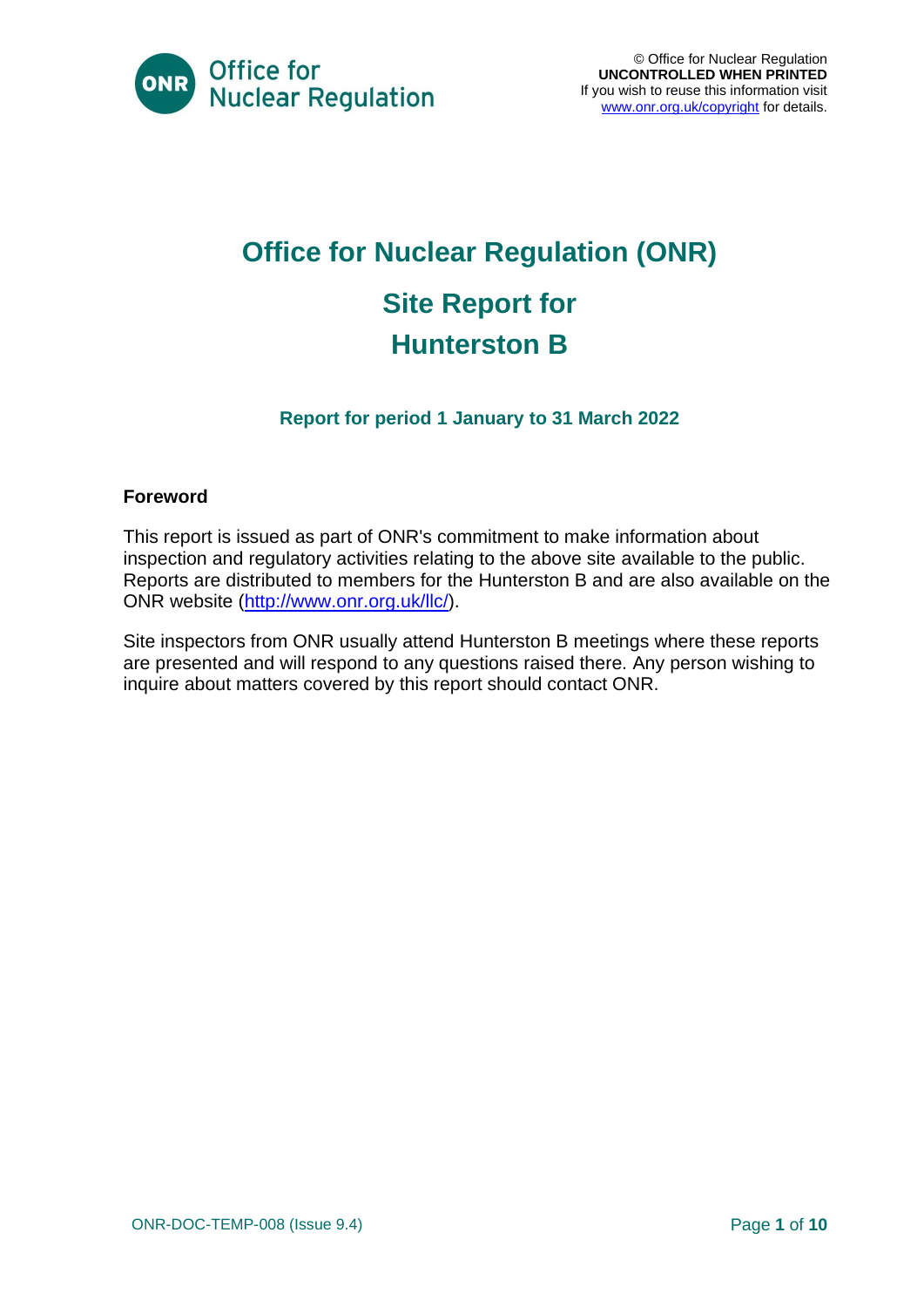

### **Table of Contents**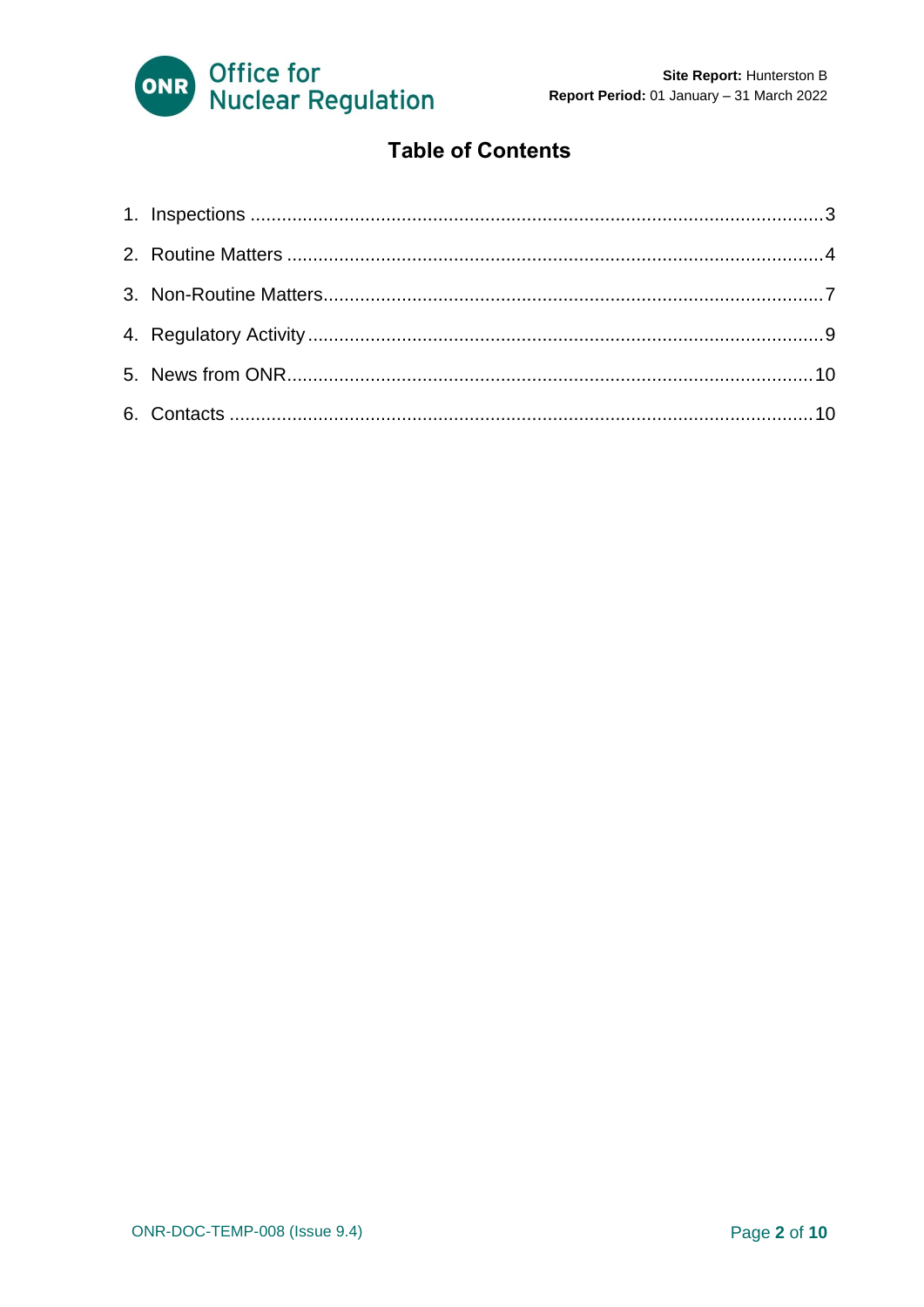

## <span id="page-2-0"></span>1. Inspections

### 1.1. Dates of Inspection

The ONR site inspector, supported by specialist inspectors, made inspections on the following dates during the report period 1 January to 31 March 2022:

- 2 3 February 2022
- 16 17 March 2022
- 30 March 2022

ONR's civil nuclear security inspector usually undertakes quarterly inspections at Hunterston B:

• The site security inspector carried out an inspection on the 8 – 9 March 2022.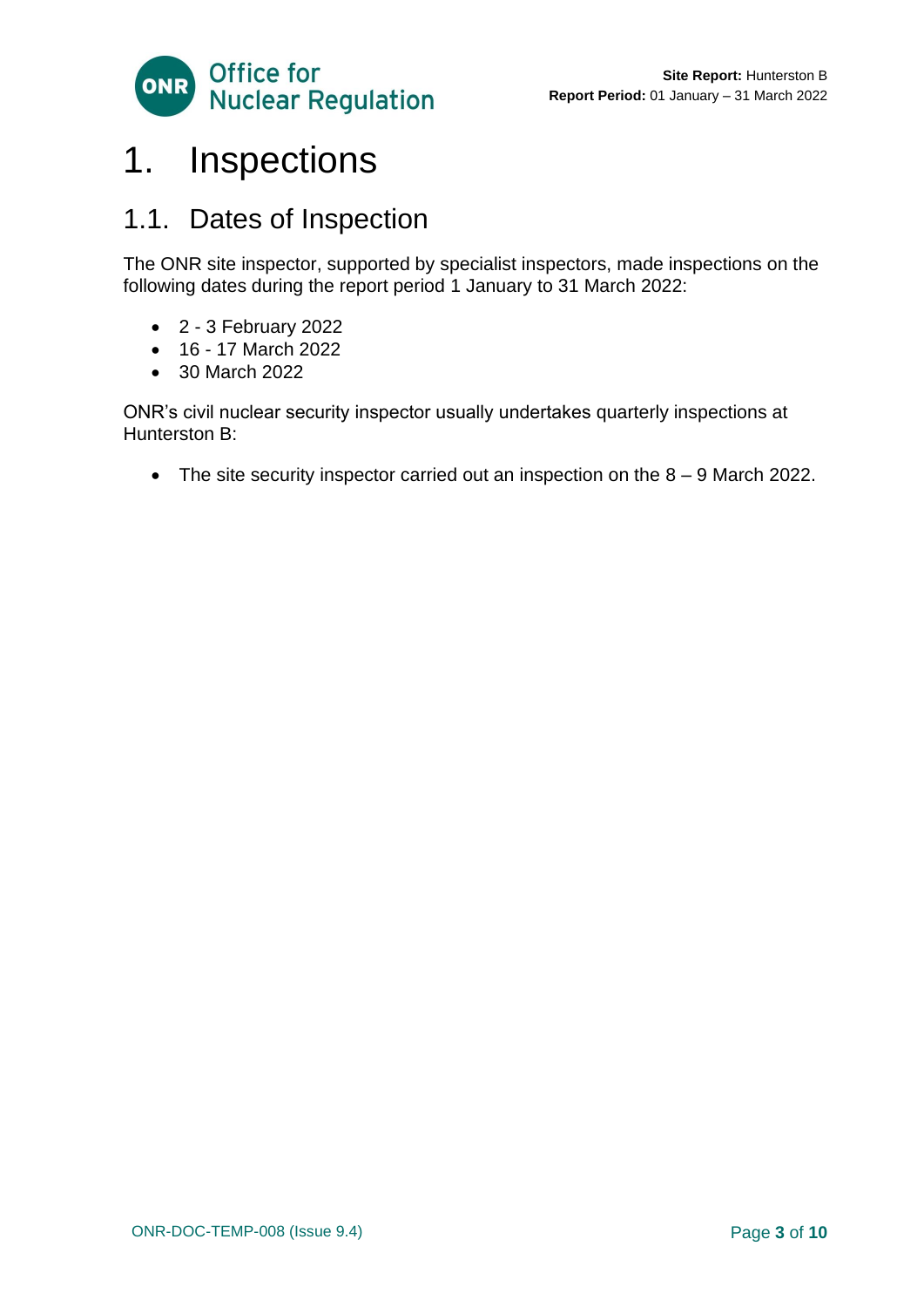

### <span id="page-3-0"></span>2. Routine Matters

### 2.1. Inspections

Inspections are undertaken as part of the process for monitoring compliance with:

- the conditions attached by ONR to the nuclear site licence granted under the Nuclear Installations Act 1965 (NIA65) (as amended);
- the Energy Act 2013;
- the Health and Safety at Work Act 1974 (HSWA74); and
- regulations made under HSWA74, for example the Ionising Radiations Regulations 2017 (IRR17), the Management of Health and Safety at Work Regulations 1999 (MHSWR99), the Radiation Emergency Preparedness and Public Information Regulations 2019 (REPPIR) and The Carriage of Dangerous Goods and Use of Transportable Pressure Equipment Regulations 2009 (CDG);
- The Fire (Scotland) Act 2005;
- The Nuclear Industries Security Regulations (NISR) 2003;
- The Nuclear Safeguards (EU Exit) Regulations 2019 (NSR19).

The inspections entail monitoring the licensee's actions on the site in relation to incidents, operations, maintenance, projects, modifications, safety case changes and any other matters that may affect safety. The licensee is required to make and implement adequate arrangements under the conditions attached to the licence in order to ensure legal compliance. Inspections seek to judge both the adequacy of these arrangements and their implementation.

In this period, routine inspections of station covered the following:

- Conventional health and safety.
- NISR2003 Nuclear Security.
- LC22 Modification or experiment on existing plant.

Members of the public, who would like further information on ONR's inspection activities during the reporting period, can view site Intervention Reports at [www.onr.org.uk/intervention-records](http://www.onr.org.uk./intervention-records) on our website [www.onr.org.uk.](http://www.onr.org.uk/) Should you have any queries regarding our inspection activities, please email [contact@onr.gov.uk.](mailto:contact@onr.gov.uk)

Conventional health and safety – On the 2 - 3 February the specialist conventional health and safety inspector carried out an inspection against the management of asbestos containing materials (ACMs) and the health and safety management of construction work. The inspector was satisfied that the station had formally appointed a suitably qualified asbestos coordinator, and that station is reviewing where end of generation (EOG) may impact on ACM locations and is planning appropriately. An industrial safety advisor is embedded within the construction project delivery team. The inspector judged that the ACM management arrangements and management arrangements for construction work were adequate and a rating of Green (no formal action) was allocated.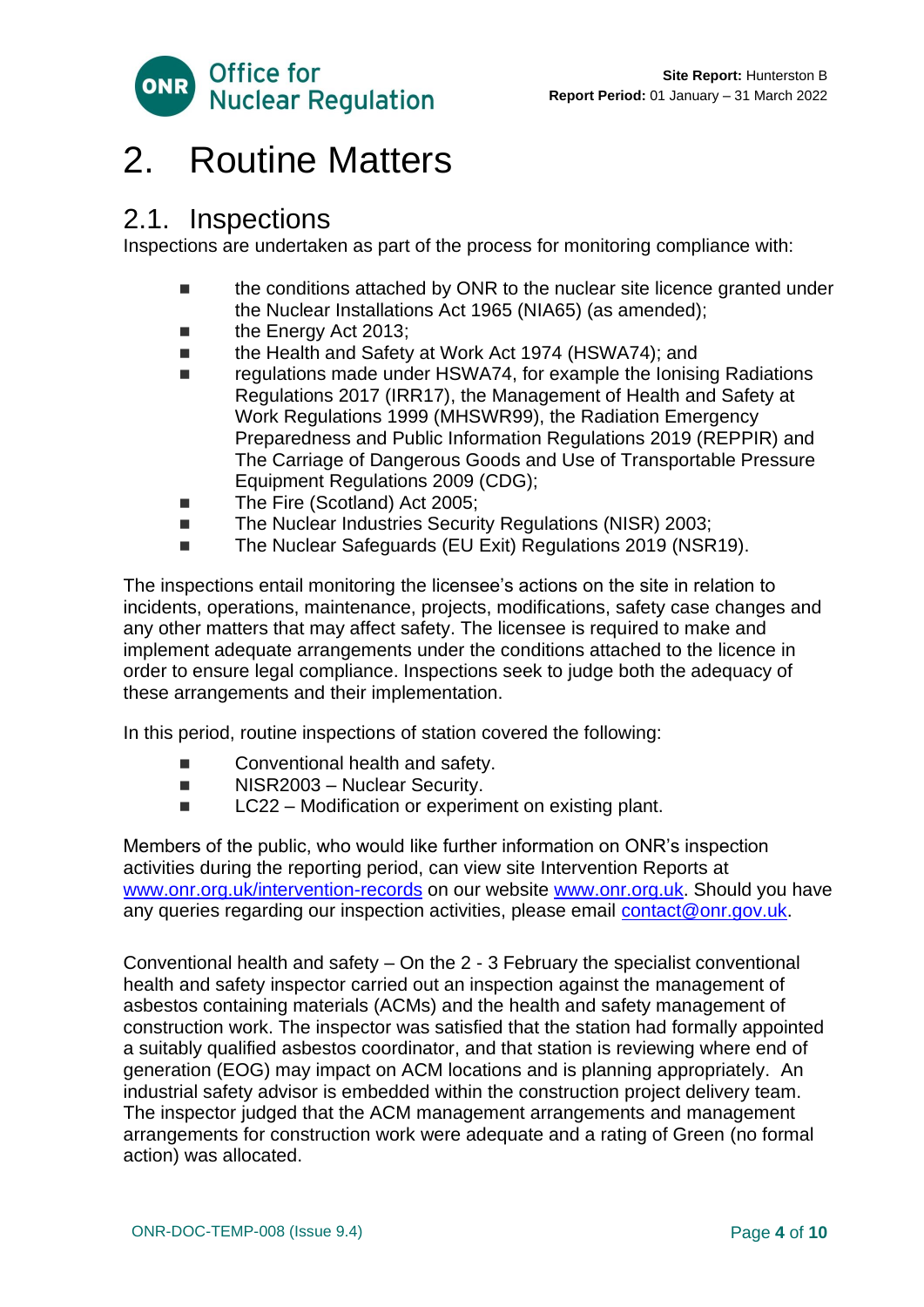

 $NISR2003 - On$  the  $8 - 9$  March the site security inspector carried out an inspection against the site security plan. Whilst the inspector was satisfied with the site security plan for defuelling operations, some areas for improvement were identified. The security inspector is currently following up on these areas.

LC 22 – On the 30 March specialist electrical safety inspectors carried out an inspection of the programme of work to isolate the controls rods within Reactor 3. During the predefuelling outage, the control rods are physically and electrically isolated in order to permanently shut down the reactor. The inspectors observed the isolation and disconnection of a sample of the bulk group rods by isolation from the electrical supplies within the control cabinets and the removal of fuses. The disconnection of the control rod clutch mechanisms were verified and the procedures and quality plans, used by staff to carry out the work were sampled. Based upon the observed isolations, the information provided and from discussions with operations staff, the electrical inspectors were satisfied with the arrangements and with the isolations of the control rods that had been completed. A further inspection is planned to verify the isolations of the remaining control rods.

Annual review of safety (AROS) – On the  $16 - 17$  March the superintending and nominated site inspectors attended the AROS meeting. ONR recognised the excellent generating performance of the station over its final 12 months of operation and welcomed the investment that station has made in the fuel route facilities, which will permit efficient defuelling. A key area of focus, on configuration control of retired plant and identification of plant remaining in service, was noted along with the developing programme of work to prepare the station for deconstruction activities post transfer to the NDA.

In addition to our routine compliance inspections, ONR inspectors also inspect operating reactors against safety-related systems. Each site has a safety case that demonstrates how it operates safely. For advanced gas cooled reactors, each of approximately fifteen key systems are inspected against the claims made upon them by the safety case. The aim is to systematically inspect all the significant safety related systems within a fiveyear cycle (three per year). ONR believes that this will provide more robust assurance of the site's safe operation and how the safety case is being implemented.

There were no system-based inspections during the reporting period.

ONR also carries out themed inspections which seek to evaluate the effectiveness and consistency of implementation of the licensee's processes and procedures. These inspections are carried out at the site, across the EDF fleet and, in some cases across other licensees.

There were no themed inspections during the reporting period.

### 2.2. Other Work

The site inspector held periodic meetings with safety representatives and the EDF internal regulation team, to support their functions of representing employees and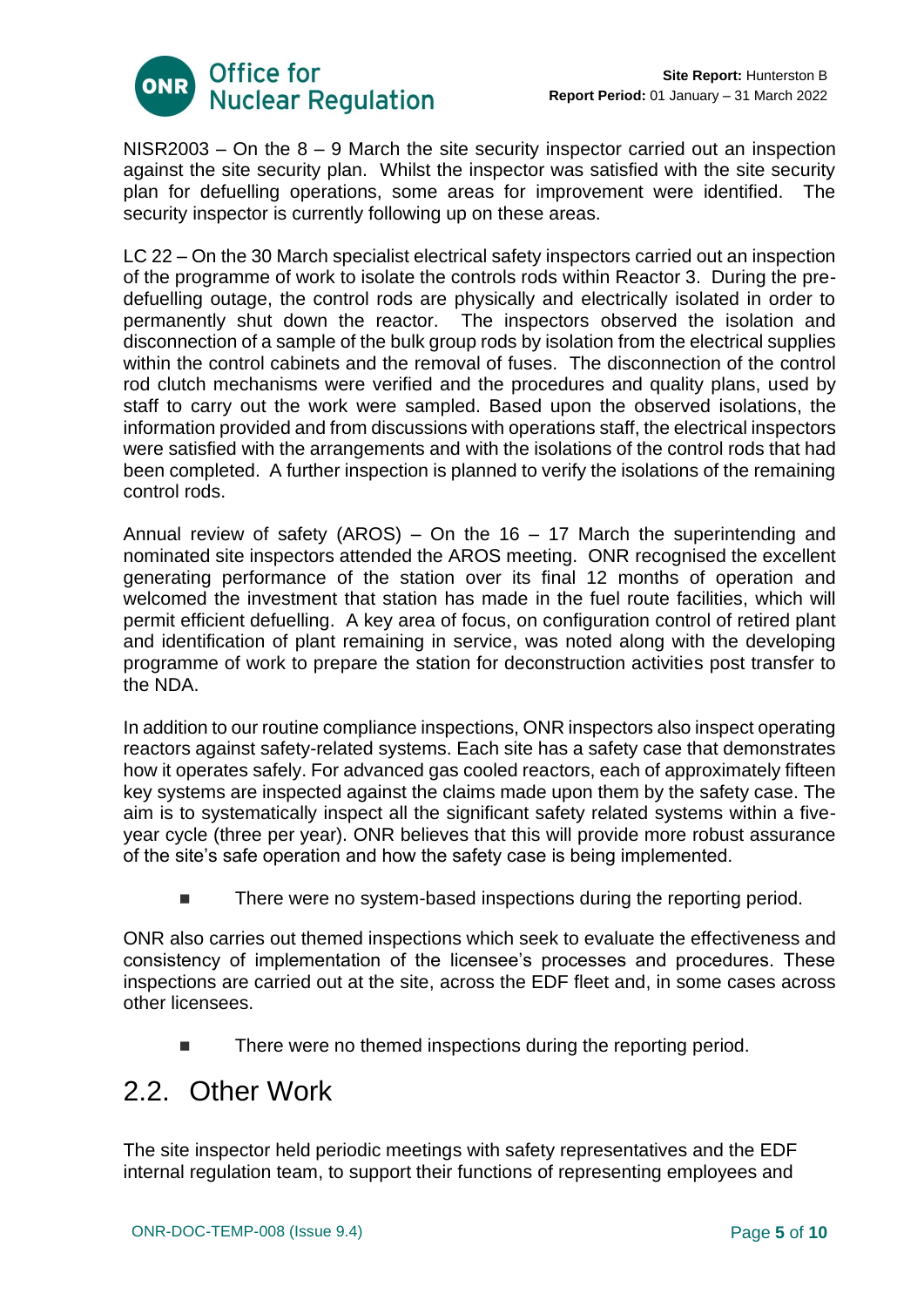

receiving information on matters affecting their health, safety and welfare at work and to provide internal challenge on nuclear safety matters.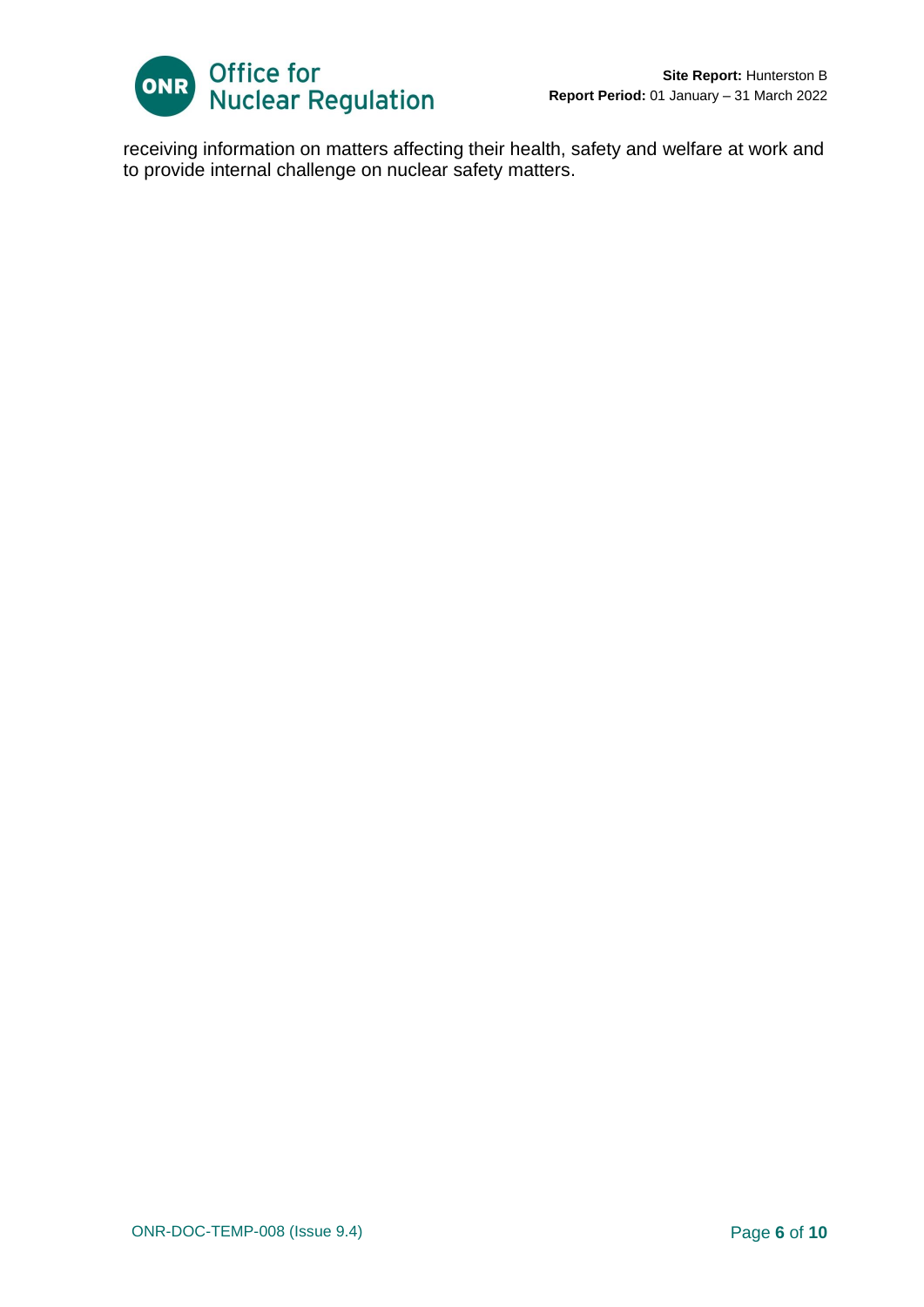

# <span id="page-6-0"></span>3. Non-Routine Matters

Licensees are required to have arrangements to respond to non-routine matters and events. ONR inspectors judge the adequacy of the licensee's response, including actions taken to implement any necessary improvements.

Licence Condition (LC) 7 requires licensees to make and implement adequate arrangements for the notification, recording, investigation and reporting of incidents occurring on the site. During this period, the site inspector reviewed incidents that met the criteria for routine reporting to ONR. The site and specialist inspectors also sampled the station's follow up reports and corrective actions. From the evidence sampled, the inspector was satisfied that the events reported during the period, had been adequately investigated and appropriate event recovery actions identified. Matters and events of particular note during the period were:

- On 20 December 2021, station reported a discrepancy with Nuclear Material Accountancy records applied to Flux Detectors, which contain a small quantity of non-fuel fissile material (NFFM). Whilst it was determined that no quantity of nuclear material had been lost, the ONR Safeguards criteria for reporting unexpected losses or gains of NFFM are precise and were not met by the station. In response the ONR Safeguards inspector wrote to the station to ensure that further potential unexpected losses or gains of fissile material are reported in a timely manner.
- On 12 January, smoke was reported coming from a paper shredder van belonging to a contractor, whilst it was on site. The site fire team deployed and Scottish Fire and Rescue service attended site. Water was applied to the van and it was confirmed there was no further potential for a fire to occur. The event was not due to waste materials from the station.
- On 17 February, during recommissioning of the flask handling crane within the Flask Corridor, it was revealed that the crane switches did not operate within the limits specified by the safety case. Commissioning was halted and the crane was made safe. No worker or member of the public was at risk as nuclear material was not being handled. It was determined that the event arose due to a failure of the original pond and flask handling safety case to adequately specify limits and conditions for the crane interlocks. The ONR site inspector was satisfied with the test and commissioning arrangements that had identified the event and with the appropriate actions to update the safety case and interlock testing requirements.
- On 29 March, it was reported that a battery forming part of the 50V Direct Current (DC) essential supply system had been incorrectly isolated in order to perform a maintenance activity. The 50V DC supply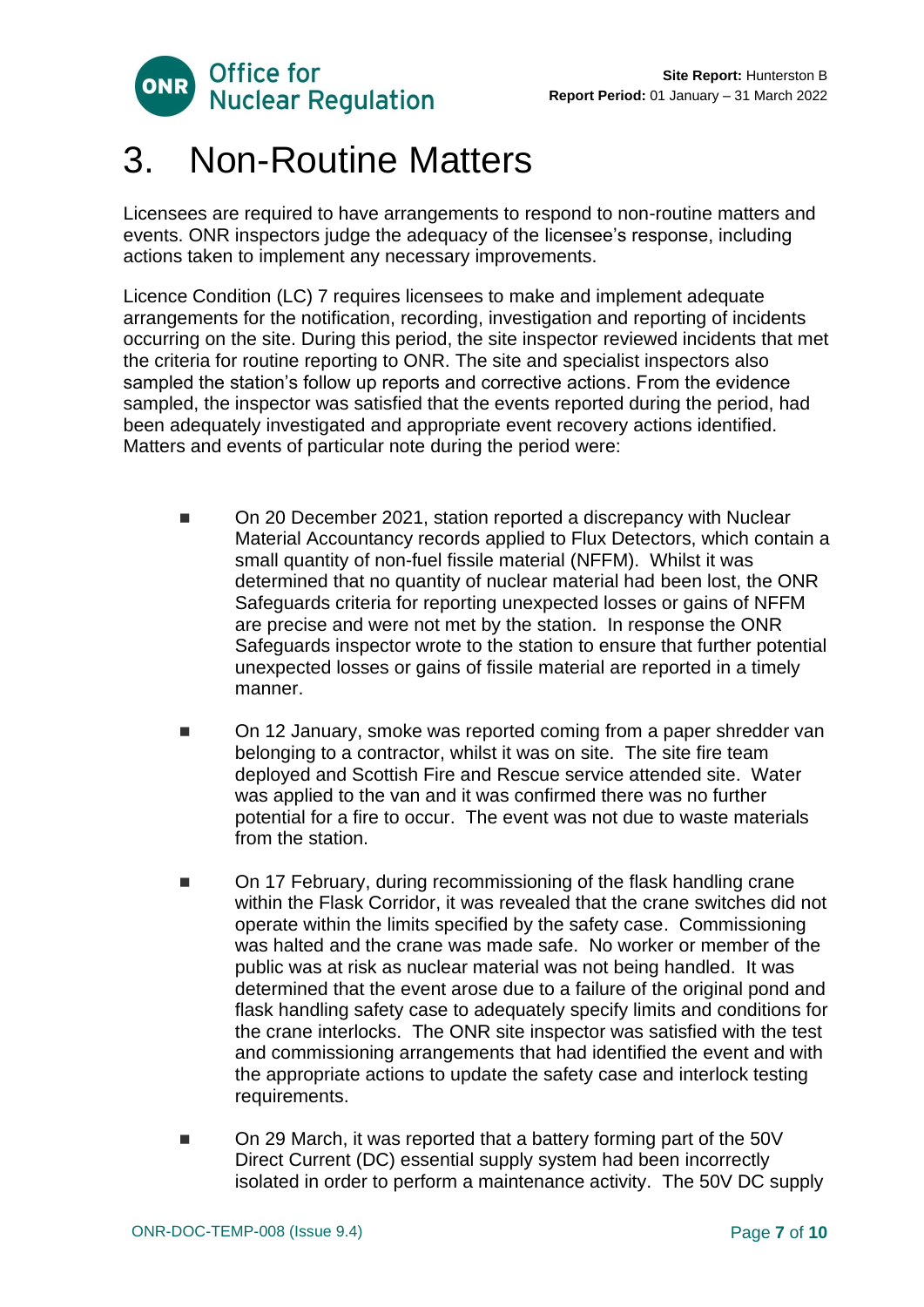

system supports alarms and indications to the Central Control Room (CCR) and supports the remote control of plant from within the CCR. It's availability and operation is therefore controlled by operating rules and the isolation of the 50V battery resulted in an unplanned entry to an action condition. There was adequate redundancy in the essential supply system and thus there was no risk to nuclear safety. The event is currently being investigated and the learning from this event will be applied to the station configuration control programme.

End of generation at Hunterston B.

◼ On 26 November 2021 Reactor 3 ceased operating after its final period of safe and compliant operation. Reactor 3 is currently undergoing its pre defuelling outage. Reactor 4 ceased operating on the 7 January 2022 and was safety shutdown with all required post trip cooling established. Reactor 4 will commence defuelling once Reactor 3 has been defuelled.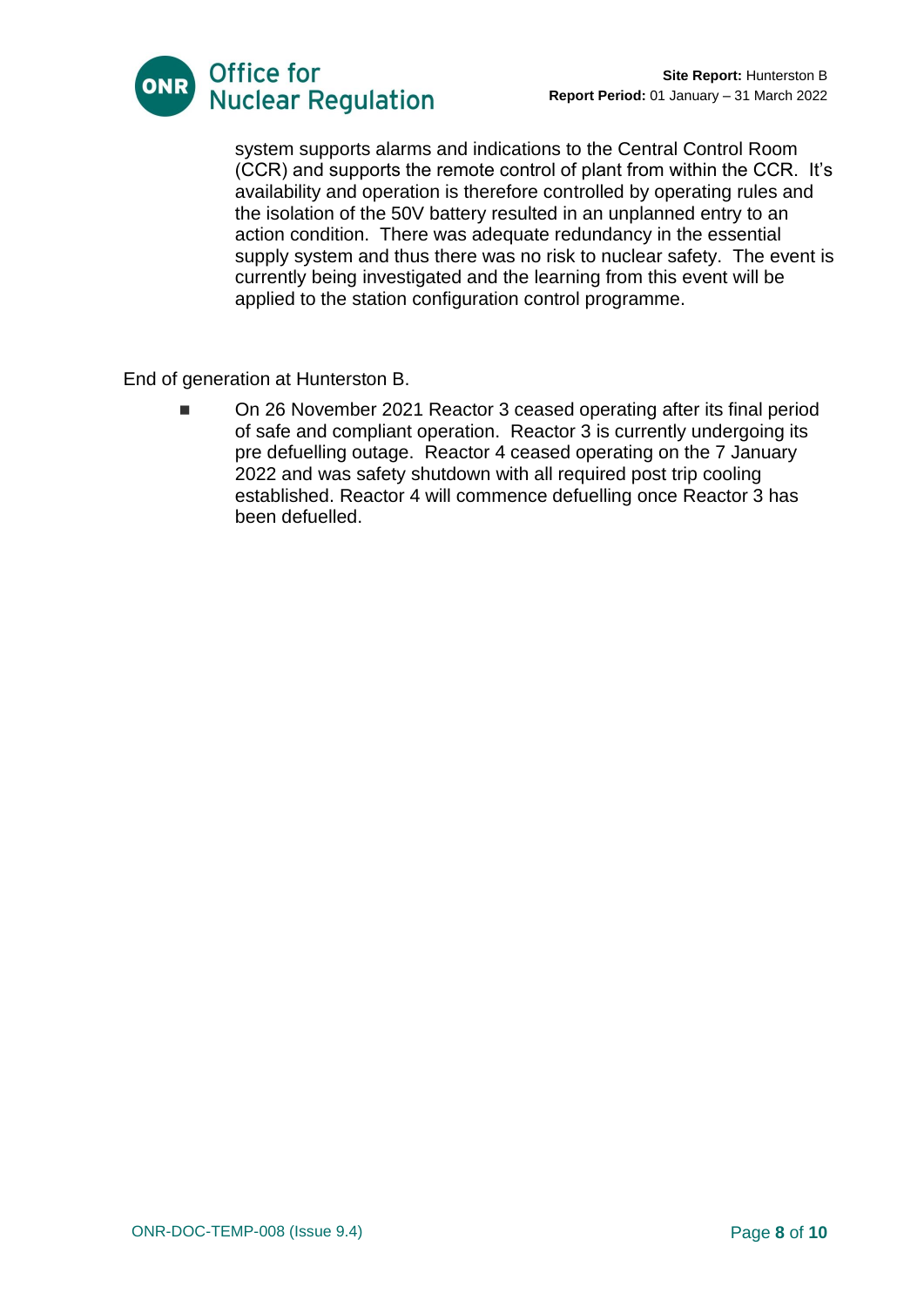



# <span id="page-8-0"></span>4. Regulatory Activity

ONR may issue formal documents to ensure compliance with regulatory requirements. Under nuclear site licence conditions, ONR issues regulatory documents, which either permit an activity or require some form of action to be taken; these are usually collectively termed 'Licence Instruments' (LIs) but can take other forms. In addition, inspectors may take a range of enforcement actions, to include issuing an Enforcement Notice.

■ The following LIs, Enforcement Notices and Enforcement letters have been issued during the period:

#### **Table 1: Licence Instruments and Enforcement Notices Issued by ONR during this period**

| <b>Date</b> | <b>Type</b>         | Ref. No. | <b>Description</b>                                                                                                                                                                                  |
|-------------|---------------------|----------|-----------------------------------------------------------------------------------------------------------------------------------------------------------------------------------------------------|
| 21/03/22    | Licence Instruments | LI 571   | ONR agreed to the implementation of<br>the Defuelling Essential Shutdown<br><b>Reactor Safety Case.</b>                                                                                             |
|             |                     | LI 572   | ONR agreed to the implementation of<br>the Defuelling Fuel Handling Safety<br>Case.                                                                                                                 |
|             |                     |          | These licence instruments permit<br>Hunterston B to complete its pre-<br>duelling outage and to then<br>commence defuelling. The basis for<br>ONR's decision is provided at ONR-<br>OFD-PAR-21-009. |

Reports detailing the above regulatory decisions can be found on the ONR website at [http://www.onr.org.uk/pars/.](http://www.onr.org.uk/pars/)